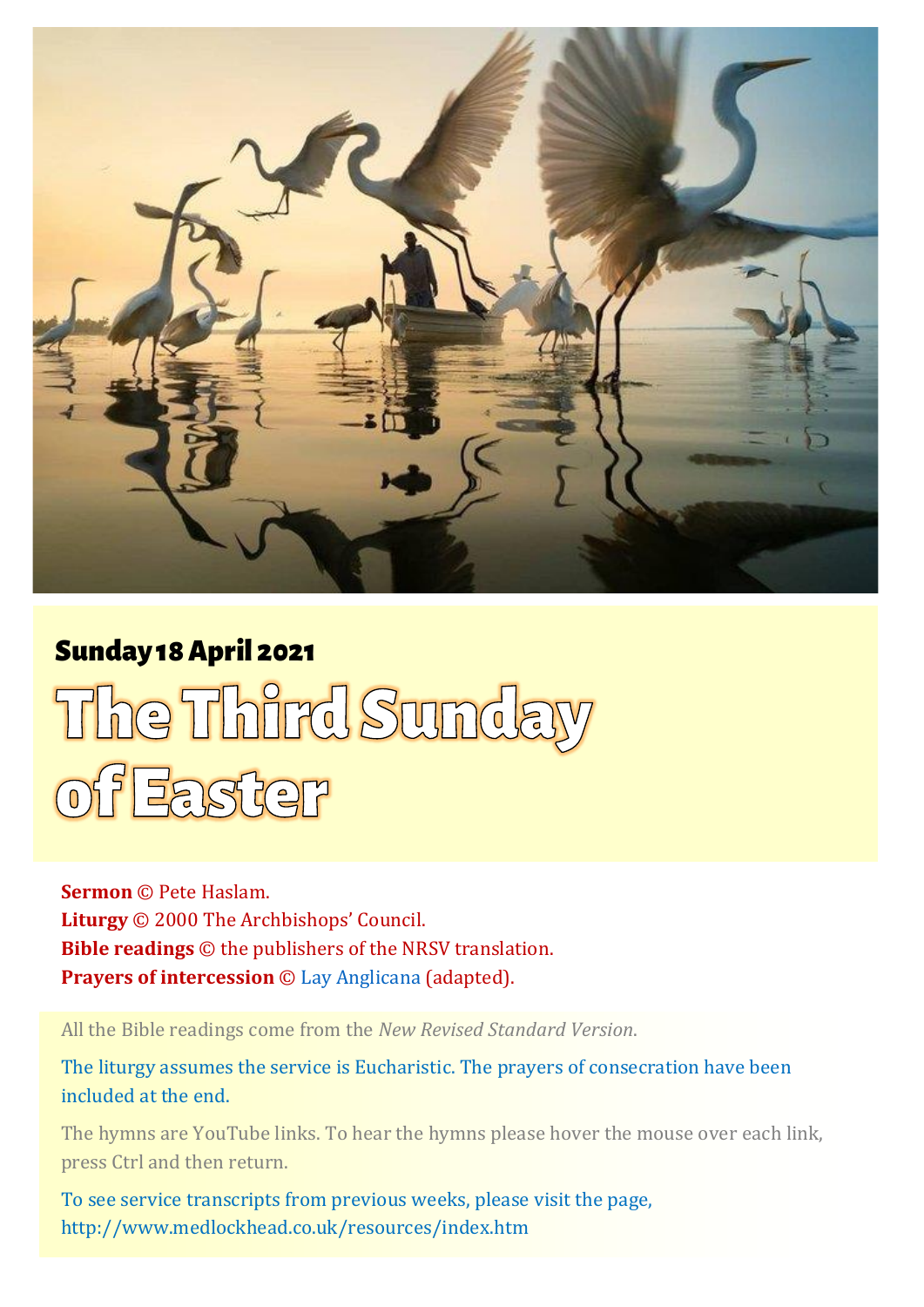#### **Introduction and welcome**

HYMN 1 **[He is Lord! He is Lord!](https://www.youtube.com/watch?v=bu5LSVKdGCs&list=PLB5fFsrZhPfC6IlYOH9CdHrALBozomXGr)** (please click on this link to hear the hymn)

#### **The Welcome**

In the name of the Father, and of the Son, and of the Holy Spirit

#### All **Amen.**

The Lord be with you

#### All **And also with you.**

Alleluia! Christ is risen!

All **He is risen indeed! Alleluia**

#### **The Preparation**

All **Almighty God,**

**to whom all hearts are open, all desires known, and from whom no secrets are hidden: cleanse the thoughts of our hearts by the inspiration of your Holy Spirit, that we may perfectly love you, and worthily magnify your holy name; through Christ our Lord. Amen.**

Our Lord Jesus Christ said:

The first commandment is this: 'Hear, O Israel, the Lord our God is the only Lord. You shall love the Lord your God with all your heart, with all your soul, with all your mind, and with all your strength.'

And the second is this: 'Love your neighbour as yourself.' There is no other commandment greater than these. On these two commandments hang all the law and the prophets.

#### All **Amen. Lord, have mercy.**

God so loved the world that he gave his only Son Jesus Christ to save us from our sins, to be our advocate in heaven, and to bring us to eternal life. Therefore, let us confess our sins in penitence and faith, firmly resolved to keep God's commandments and to live in love and peace with all.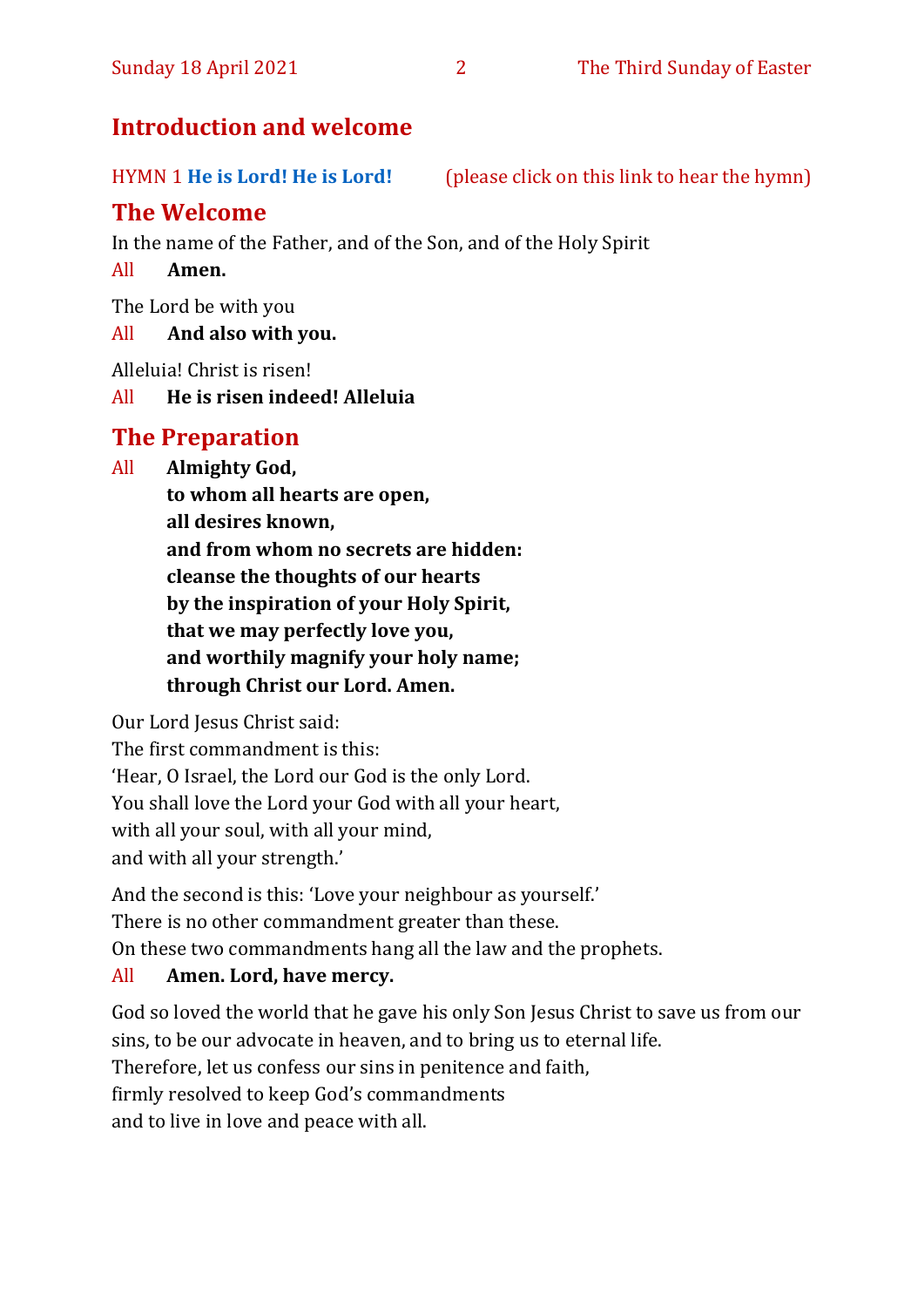All **Almighty God, our heavenly Father, we have sinned against you and against our neighbour in thought and word and deed, through negligence, through weakness, through our own deliberate fault. We are truly sorry and repent of all our sins. For the sake of your Son Jesus Christ, who died for us, forgive us all that is past and grant that we may serve you in newness of life to the glory of your name. Amen.**

Almighty God,

who forgives all who truly repent, have mercy upon you, pardon and deliver you from all your sins, confirm and strengthen you in all goodness, and keep you in life eternal; through Jesus Christ our Lord. All **Amen.**

#### **The Gloria**

This Gloria is sung to the tune of 'Cwm Rhondda'. Click **[here](about:blank)** for the tune.

All **Glory be to God in Heaven, Songs of joy and peace we bring, Thankful hearts and voices raising, To creation's Lord we sing. Lord we thank you, Lord we praise you, Glory be to God our King: Glory be to God our King. Lamb of God, who on our shoulders, Bore the load of this world's sin; Only Son of God the Father, You have brought us peace within. Lord, have mercy, Christ have mercy,**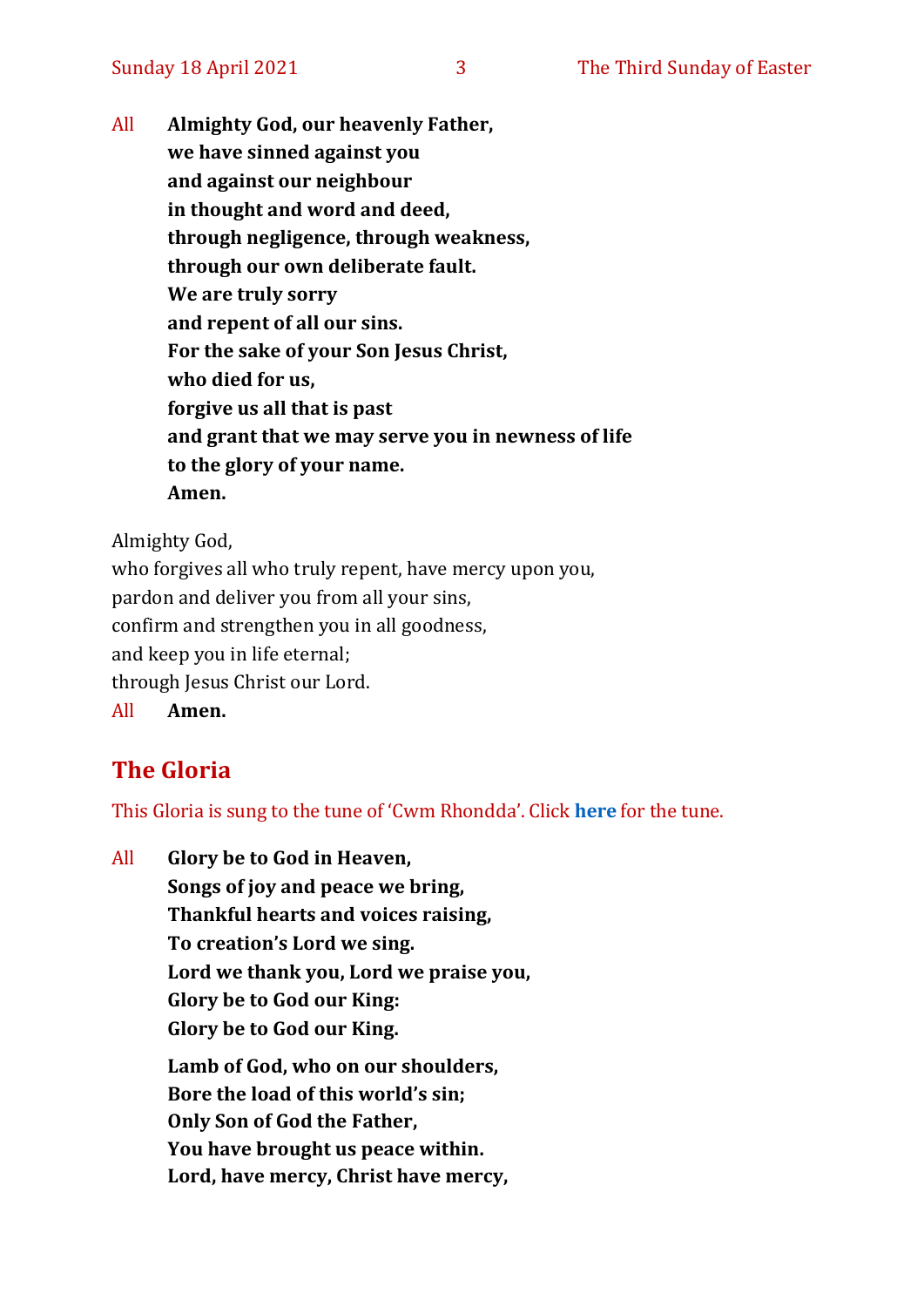**Now your glorious reign begin: Now your glorious reign begin.**

**You O Son of God are Holy, You we praise with one accord. None in heav'n or earth is like you, Only you are Christ the Lord. With the Father and the Spirit, Ever worshipped and adored: Ever worshipped and adored.**

#### **The Collect for the Third Sunday of Easter**

Risen Christ, you filled your disciples with boldness and fresh hope: strengthen us to proclaim your risen life and fill us with your peace, to the glory of God the Father. All **Amen.**

#### **First reading**

A reading from the Acts of the Apostles

[Peter healed a man who had been crippled from birth. Peter later] addressed the people, 'You Israelites, why do you wonder at this, or why do you stare at us, as though by our own power or piety we had made him walk?The God of Abraham, the God of Isaac, and the God of Jacob, the God of our ancestors has glorified his servant Jesus, whom you handed over and rejected in the presence of Pilate, though he had decided to release him. But you rejected the Holy and Righteous One and asked to have a murderer given to you, and you killed the Author of life, whom God raised from the dead. To this we are witnesses. And by faith in his name, his name itself has made this man strong, whom you see and know; and the faith that is through Jesus has given him this perfect health in the presence of all of you.

'And now, friends, I know that you acted in ignorance, as did also your rulers.In this way God fulfilled what he had foretold through all the prophets, that his Messiah would suffer. Repent therefore, and turn to God so that your sins may be wiped out. *Acts 3:12–19*

This is the Word of the Lord All **Thanks be to God.**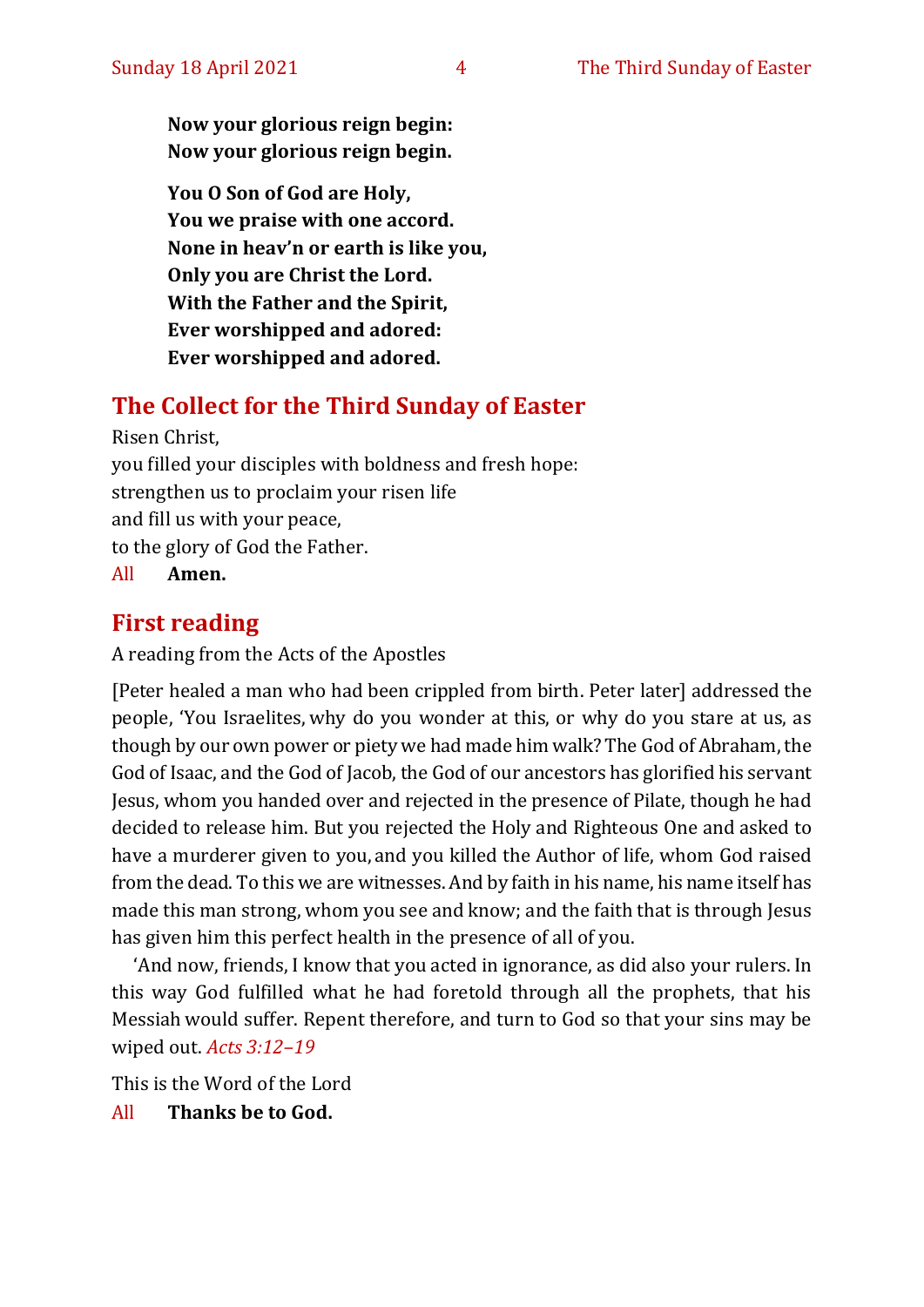#### **Second reading**

A reading from St Paul's Second Letter to the Corinthians

See what love the Father has given us, that we should be called children of God; and that is what we are. The reason the world does not know us is that it did not know him. Beloved, we are God's children now; what we will be has not yet been revealed. What we do know is this: when he is revealed, we will be like him, for we will see him as he is. And all who have this hope in him purify themselves, just as he is pure.

Everyone who commits sin is guilty of lawlessness; sin is lawlessness. You know that he was revealed to take away sins, and in him there is no sin. No one who abides in him sins; no one who sins has either seen him or known him. Little children, let no one deceive you. Everyone who does what is right is righteous, just as he is righteous. *1 John 3:1–7* 

This is the Word of the Lord

All **Thanks be to God.**

HYMN 2 **[Jesus, remember me](https://www.youtube.com/watch?v=RGB2E0NzO2A)** (click on this link to hear the hymn)

#### **Gospel reading**

Hear the Gospel of our Lord Jesus Christ according to Luke

#### All **Glory to you O Lord.**

While they were talking, Jesus himself stood among them and said to them, 'Peace be with you.'They were startled and terrified, and thought that they were seeing a ghost.He said to them, 'Why are you frightened, and why do doubts arise in your hearts? Look at my hands and my feet; see that it is I myself. Touch me and see; for a ghost does not have flesh and bones as you see that I have.' And when he had said this, he showed them his hands and his feet. While in their joy they were disbelieving and still wondering, he said to them, 'Have you anything here to eat?' They gave him a piece of broiled fish, and he took it and ate in their presence.

Then he said to them, 'These are my words that I spoke to you while I was still with you—that everything written about me in the law of Moses, the prophets, and the psalms must be fulfilled.' Then he opened their minds to understand the scriptures, and he said to them, 'Thus it is written, that the Messiah is to suffer and to rise from the dead on the third day, and that repentance and forgiveness of sins is to be proclaimed in his name to all nations, beginning from Jerusalem. You are witnesses of these things. *Luke 24:36b–48*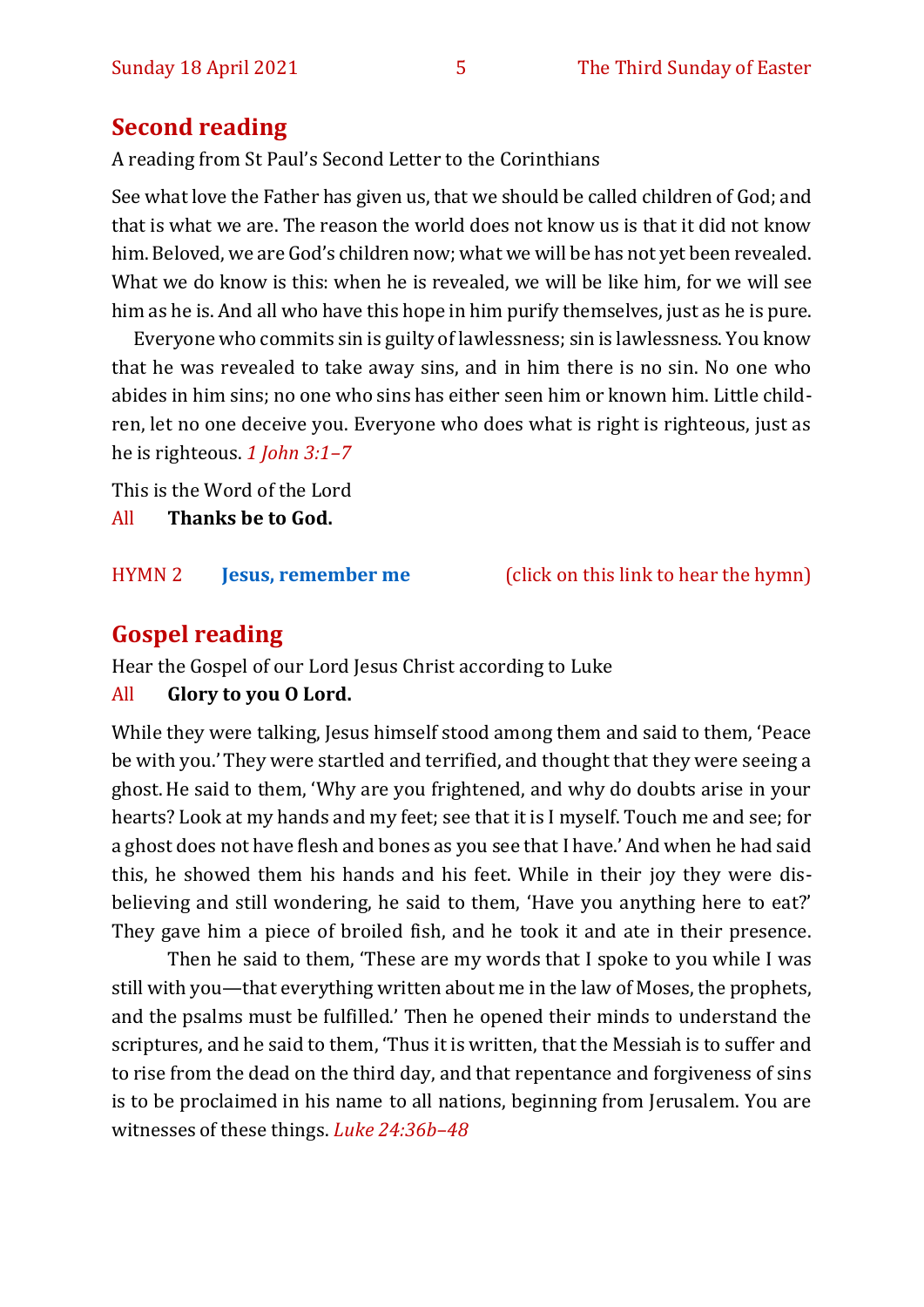This is the Gospel of the Lord

All **Praise to you O Christ.** 

#### **Sermon**

**Jesus is literally alive, right now** Let's picture the scene: the disciples were terrified. They hid together in their dwelling in Jerusalem, trembling with fear. They didn't know if Roman soldiers or Temple guards might burst through the doors at any moment and arrest them all. They just didn't know what would happen to them. But something was strange about how Jesus died. There was an earthquake while Jesus was on the cross, and before the earthquake there had been three hours of darkness, from noon until three. The two women who went to the tomb said they saw Jesus there, and he was alive. But most of them didn't believe it. Rumours spread that the curtain that separated the Holy of Holies in the temple had been torn in two from top to bottom, the barrier that separated the people from God in the temple, tore at the very moment Jesus died.

What was happening? What was going on? Two of the disciples had just arrived. And they tell the story of how they walked on the Emmaus road and were talking to a fellow traveller on the road. They talked for some time, and shared a meal and then they realised that the man walking with them was Jesus! And then he suddenly vanished.

Later Jesus suddenly appears right in front of all of them. And he says 'I'm alive! It's me!' The disciples are terrified and they think they're seeing a ghost. He shows them his hands and feet. He tells them that he is no ghost, he is real. He shows them his hands and feet, the holes where he was pierced in his flesh. Those wounds would never fully heal, never.

Jesus did something eternal for us. Today he bears those same marks. He still has the hole in his side where the spear was driven into his side. And Jesus is alive. Jesus is alive right now! And He is hard at work. He is hard at work in many beautyful ways. He's active in the world through his body, the church, which is us. He's active in heaven, the reality beyond this world.

He is actively interceding for us, that is, talking to God on our behalf, and asking for God the Father to have mercy on us who are in the world. Jesus is also active preparing our dwellings in the eternal city of God, which will come down out of heaven when The Father remakes the world.

Why then are we so often like the disciples? Why are we so afraid? We often fear and misunderstand what God is doing in our lives. Just like the disciples didn't understand that Jesus intentionally went to the cross for the purpose of being a sacrifice for our sins.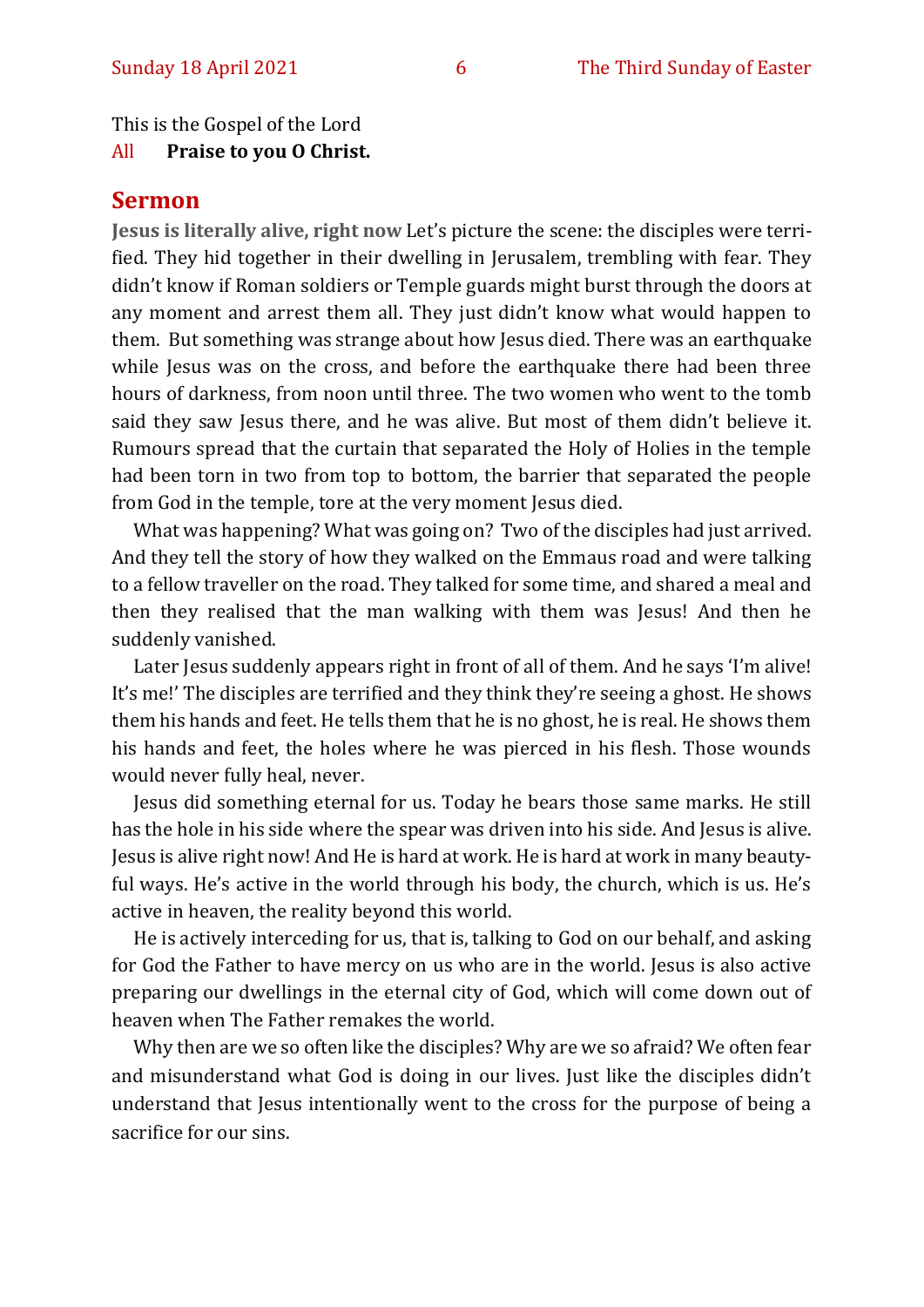It's scary when things go wild in our lives. We often don't understand what's happening. Especially when something terrible happens. But often it's a blessing in disguise, even if simply for the fact that it's moulding us into the image of Christ. The disciples must've thought it was over, Jesus had died. And that was it. But it doesn't end there. It's the same in our lives. We think it's over, but it isn't over. Yet we so often doubt God. Why do we doubt? Why did the disciples doubt Jesus? I mean they could see him and touch his hands and feet. He was right there in the room, yet they still doubted. We often have the same problem today. We've seen how Jesus has transformed our lives. We've seen how Jesus has changed the lives of our loved ones. We've seen it all. Yet we still doubt.

I suppose it's natural to doubt the supernatural. We don't normally see things like resurrection, or miracles. But it's really not that difficult when you think about it. I mean, think about it, God made the world from nothing. Everything we see. How hard is it then for Him to resurrect Jesus from the dead?

But let's continue forward in the Gospel to verse 44, where Jesus plainly tells them, 'This is what I told you while I was still with you: Everything must be fulfilled that is written about me in the Law of Moses' Jesus is saying, essentially, I told you this would happen. This was the plan all the way back to four thousand years earlier, when it was promised that one in the line of Adam would crush the head of Satan. Everything in the Old Testament was pointing forward to the coming of Jesus, Genesis, Exodus, every book, it all points to Jesus. Now in verses 46 through to 48. Jesus said 'This is what is written: The Messiah will suffer and rise from the dead on the third day, and repentance for the forgiveness of sins will be preached in his name to all nations, beginning at Jerusalem. You are witnesses of these things.'

Today we should dwell on the word 'repentance' in verse 47. Jesus could've easily said, 'This message of faith.' But he used the word repentance. We serve a holy God, who commands us to repent of our sins. What does it mean to repent? To repent means we turn away from sin and live the way God wants us to live. You must try to live a holy life to get into heaven.

So Jesus is essentially telling his disciples: This is the plan. I died on the cross, I was resurrected on the third day, and now the plan must move forward. Repentance for the forgiveness of sins will be preached to all the nations. People will be washed in my blood, to be made holy, and their lives will be changed completely. And that's exactly what has happened over the last two thousand years. The message of the gospel has spread across the face of the Earth, from Jerusalem, across Europe, down into Africa, to the east, to the north, It's changed billions of lives. Jesus' plan is being fulfilled.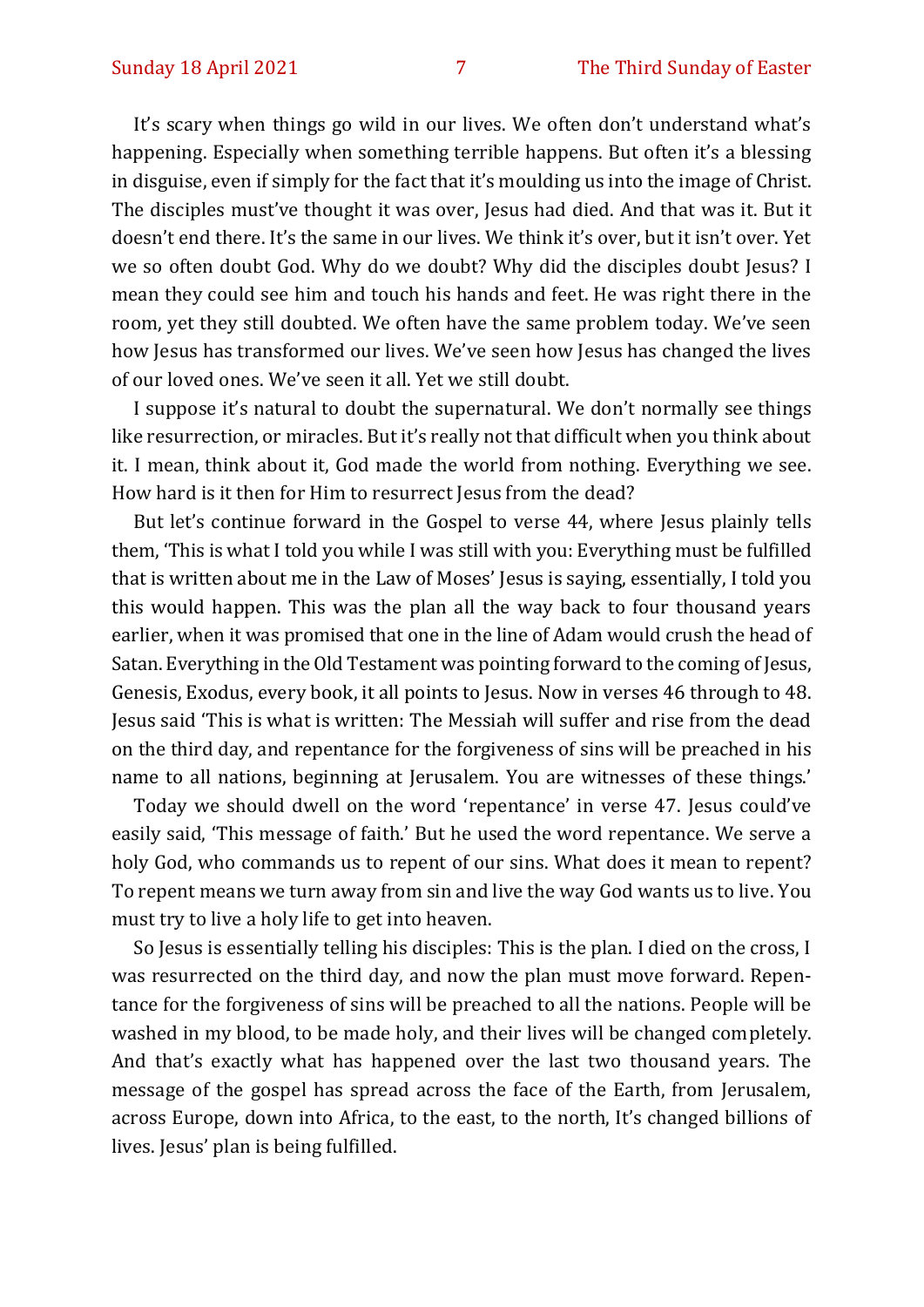Jesus is alive right now! He is in heaven. And the ultimate culmination of history is when Jesus Christ returns. We here today believe that Jesus Christ will return, very soon. The word says that one day is like a thousand years to the Lord. Could it be that we're in the six day right now? Could the return of Christ be at hand? Of course no one knows the day and the hour. But with all we see happening in the world, Christ is coming very soon. He is coming for a spotless and blameless church, a church without sin.

Just like the disciples, we often tremble in fear, at what we see happening in the world around us. We can't imagine how things could change or get better. Just like the disciples, we often doubt Jesus power. But then Jesus walks in that door, and stands in our midst, and reminds us powerfully: Here I am. I'm alive right now. And you are my disciples. When Jesus appeared to the disciples they went from men and women whimpering in fear to mighty proclaimers of the resurrection willing to die for their witness of Christ. We are all such witnesses. So let's remember Jesus is alive. Amen

#### **The Creed**

Do you believe and trust in God the Father, the source of all being and life, the one for whom we exist?

#### All **We believe and trust in him.**

Do you believe and trust in God the Son, who took our human nature, died for us and rose again?

#### All **We believe and trust in him.**

Do you believe and trust in God the Holy Spirit, who gives life to the people of God and makes Christ known in the world?

#### All **We believe and trust in him.**

This is the faith of the Church.

All **This is our faith. We believe and trust in one God, Father, Son and Holy Spirit. Amen.**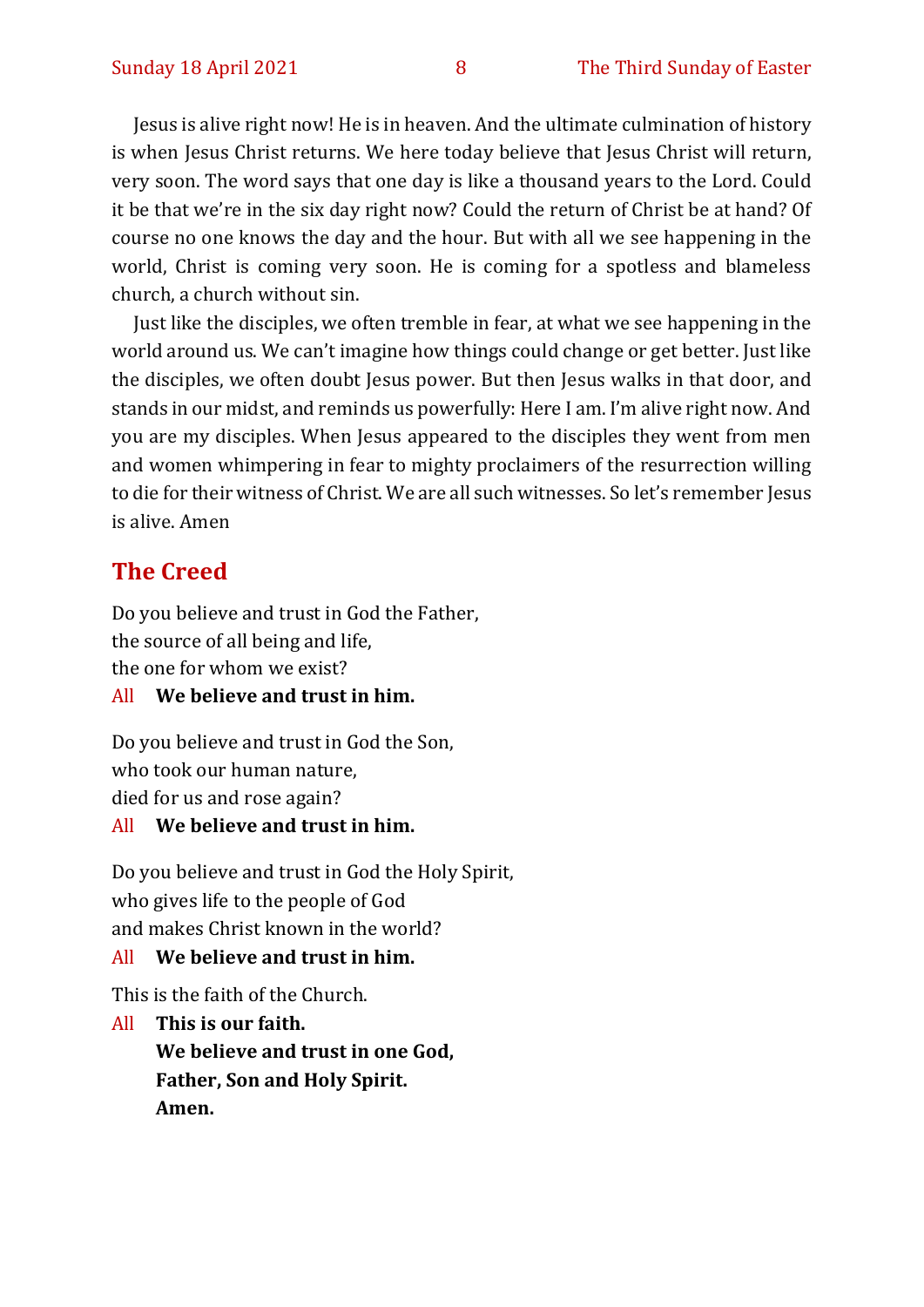#### **Prayers of intercession**

Lord, our Saviour now has no body but ours; no hands or feet on earth but ours; ours are the eyes with which he looks in compassion on this world; ours are the feet with which he walks to do good; ours are the hands, with which he blesses all the world. Ours are the hands, ours are the feet, ours are the eyes: we are his body. Help us to reach out in His name to those who need to hear your word. Lord, as you have called us to your service, make us, the people of your Church, worthy of our calling. Lord, in your mercy

#### All **hear our prayer**

Lord, we pray for the nation of which we are part. Help us to remember how we all share in the responsibility for the way by which we are governed for, truly, no man is an island, entire of itself, but a part of the main. Help us to strengthen our own moral standards, and thereby those of our national institutions, so that we may be governed according to the laws you have written in our hearts.

Lord, in your mercy

#### All **hear our prayer**

Lord, we give thanks for those who share their lives with us, our families, friends and neighbours. We thank you for all those who help to hold together our community. Help us to be part of the solution, rather than part of the problem. Help us grow in awareness of the needy and provide for those who lack anything in these difficult times.

Lord, in your mercy

#### All **hear our prayer**

Lord, we pray for any who are finding life difficult or distressing, for those whose relationships are in jeopardy, and for homes where there is sorrow and darkness. We ask you to look mercifully on any who are grieved with guilt because they have wronged those whom they love: restore the broken relationships and heal the wounds of past betrayals. We pray for any who are distressed by regrets or remorse, and for those who have lost confidence in themselves or the world around them. Strengthen us, we pray, to be your presence to the sick, the weak and the dying and to offer them your comfort and your hope.

Lord, in your mercy

All **hear our prayer**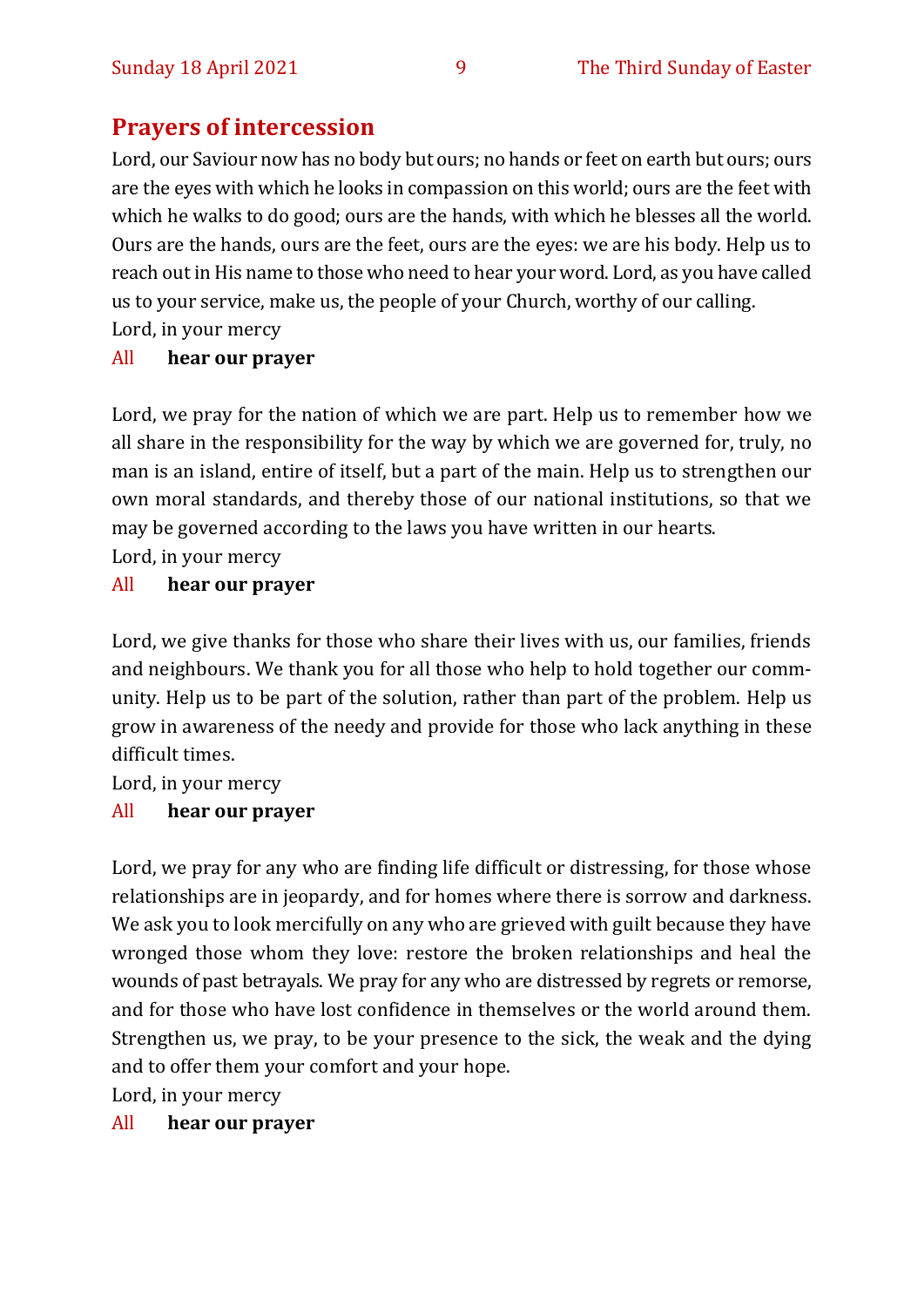Lord, help us to know you as the one who raises us from death, as you raised your Son, our Saviour. We pray for those whom you have enfolded in the love and peace of your kingdom. And we pray that you will keep them in life and joy everlasting. Lord, guide us with your counsel and be the strength of our hearts, that we may not fall but rejoice in the life of your eternal city; through Jesus Christ our Mediator. Lord, in your mercy

#### All **hear our prayer**

Merciful Father,

All **accept these prayers for the sake of your Son, our Saviour Jesus Christ. Amen.**

#### **The peace**

Peace to you from God our heavenly Father. Peace from his Son Jesus Christ who is our peace. Peace from the Holy Spirit, the Life-giver

The peace of the Lord be always with you,

All **And also with you.**

HYMN 3 **[Shout Alleluia to the risen king](https://www.youtube.com/watch?v=ZkL0_EMCW4Q)** (click on this link to hear the hymn)

The liturgy of the Communion Service appears below

# The Dismissal

The peace of God which passes all understanding, keep your hearts and minds in the knowledge and love of God, and of his Son Jesus Christ our Lord; and the blessing and the blessing of God almighty, the Father, the Son, and the Holy Spirit, be among you and remain with you always. and the blessing of God the Almighty: Father, Son, and Holy Spirit, be with you now and remain with you always.

All **Amen.**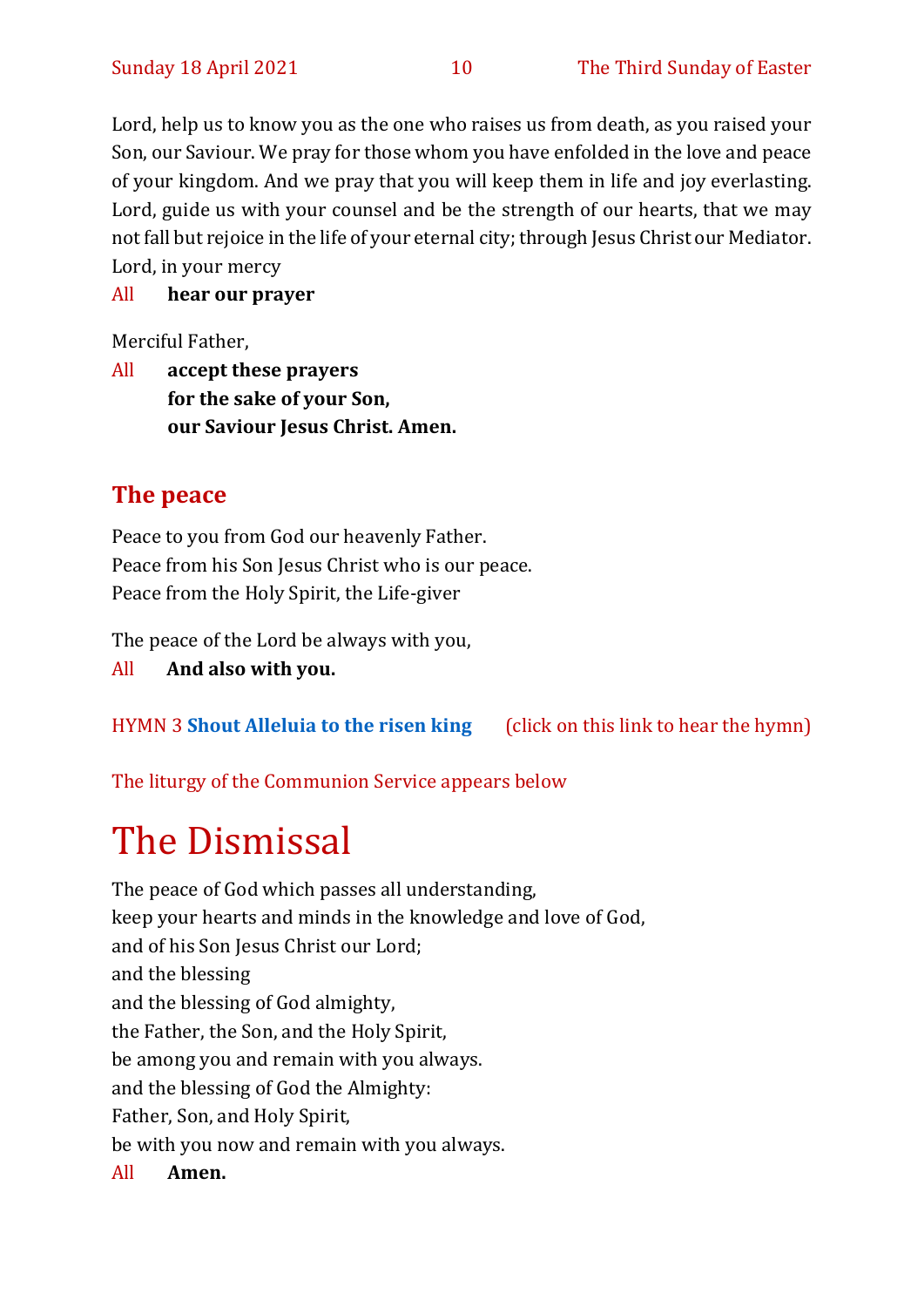#### HYMN 4 **[I will sing the wondrous story](https://www.youtube.com/watch?v=mv8wo-t6C1I)** (click on this link to hear the hymn)

Go in peace to love and serve the Lord.

All **In the name of Christ. Amen.**

Alleluia! Christ is risen!

#### All **He is risen indeed! Alleluia**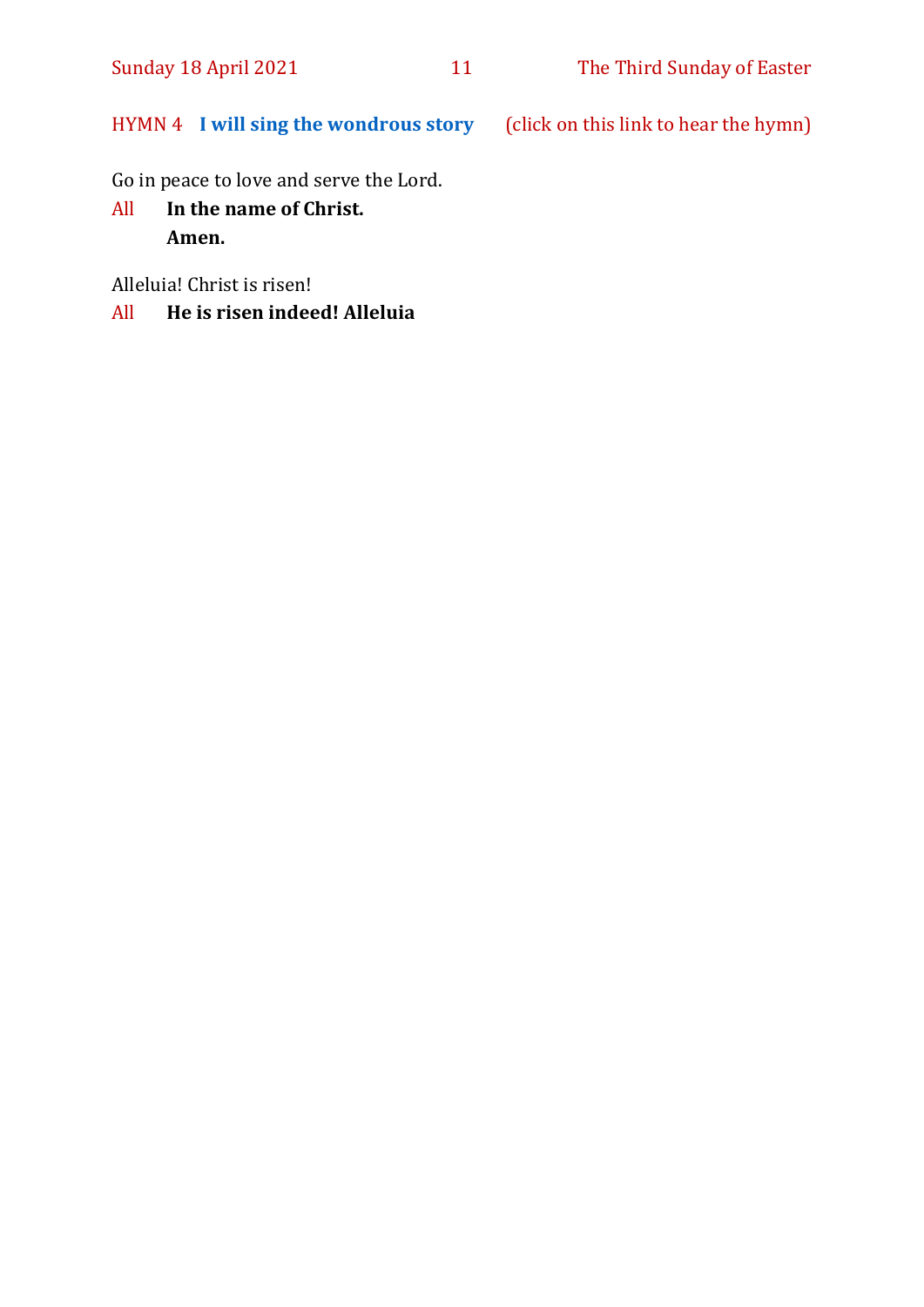## The Liturgy of the Sacrament

#### Eucharistic Prayer (prayer E)

The Lord be with you

#### All **and also with you.**

Lift up your hearts.

#### All **We lift them to the Lord.**

Let us give thanks to the Lord our God.

#### All **It is right to give thanks and praise.**

Father, you made the world and love your creation. You gave your Son Jesus Christ to be our Saviour. His dying and rising have set us free from sin and death. And so we gladly thank you, with saints and angels praising you, and saying,

All **Holy, holy, holy Lord, God of power and might, heaven and earth are full of your glory. Hosanna in the highest. Blessed is he who comes in the name of the Lord. Hosanna in the highest.**

We praise and bless you, loving Father, through Jesus Christ, our Lord; and as we obey his command, send your Holy Spirit, that broken bread and wine outpoured may be for us the body and blood of your dear Son.

On the night before he died he had supper with his friends and, taking bread, he praised you. He broke the bread, gave it to them and said: Take, eat; this is my body which is given for you; do this in remembrance of me.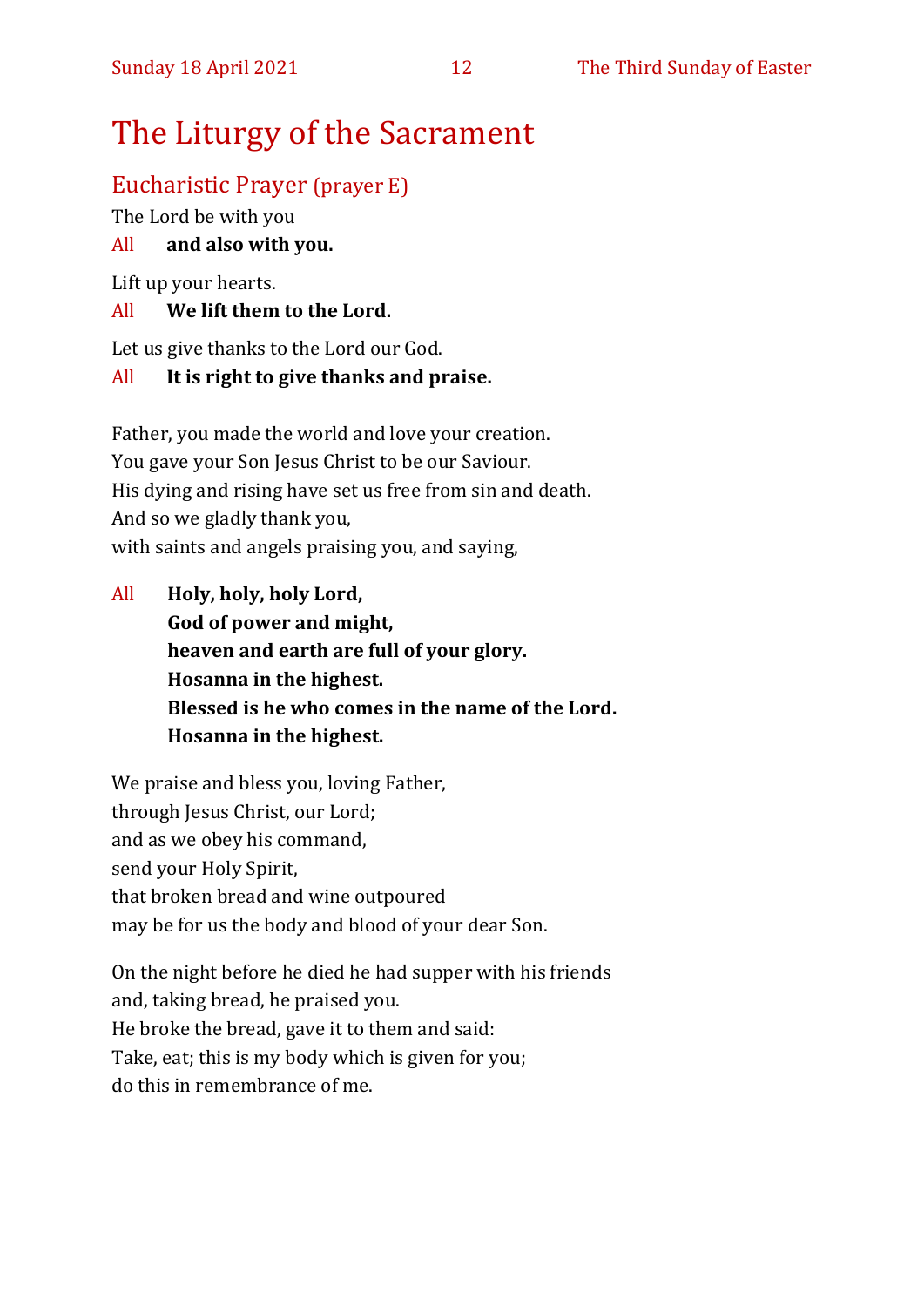When supper was ended he took the cup of wine. Again he praised you, gave it to them and said: Drink this, all of you; this is my blood of the new covenant, which is shed for you and for many for the forgiveness of sins. Do this, as often as you drink it, in remembrance of me.

So, Father, we remember all that Jesus did, in him we plead with confidence his sacrifice made once for all upon the cross.

Bringing before you the bread of life and cup of salvation, we proclaim his death and resurrection until he comes in glory.

Great is the mystery of faith:

### All **Christ has died. Christ is risen. Christ will come again.**

Lord of all life, help us to work together for that day when your kingdom comes and justice and mercy will be seen in all the earth.

Look with favour on your people, gather us in your loving arms and bring us with all the saints to feast at your table in heaven.

Through Christ, and with Christ, and in Christ, in the unity of the Holy Spirit, all honour and glory are yours, O loving Father, for ever and ever.

All **Amen.**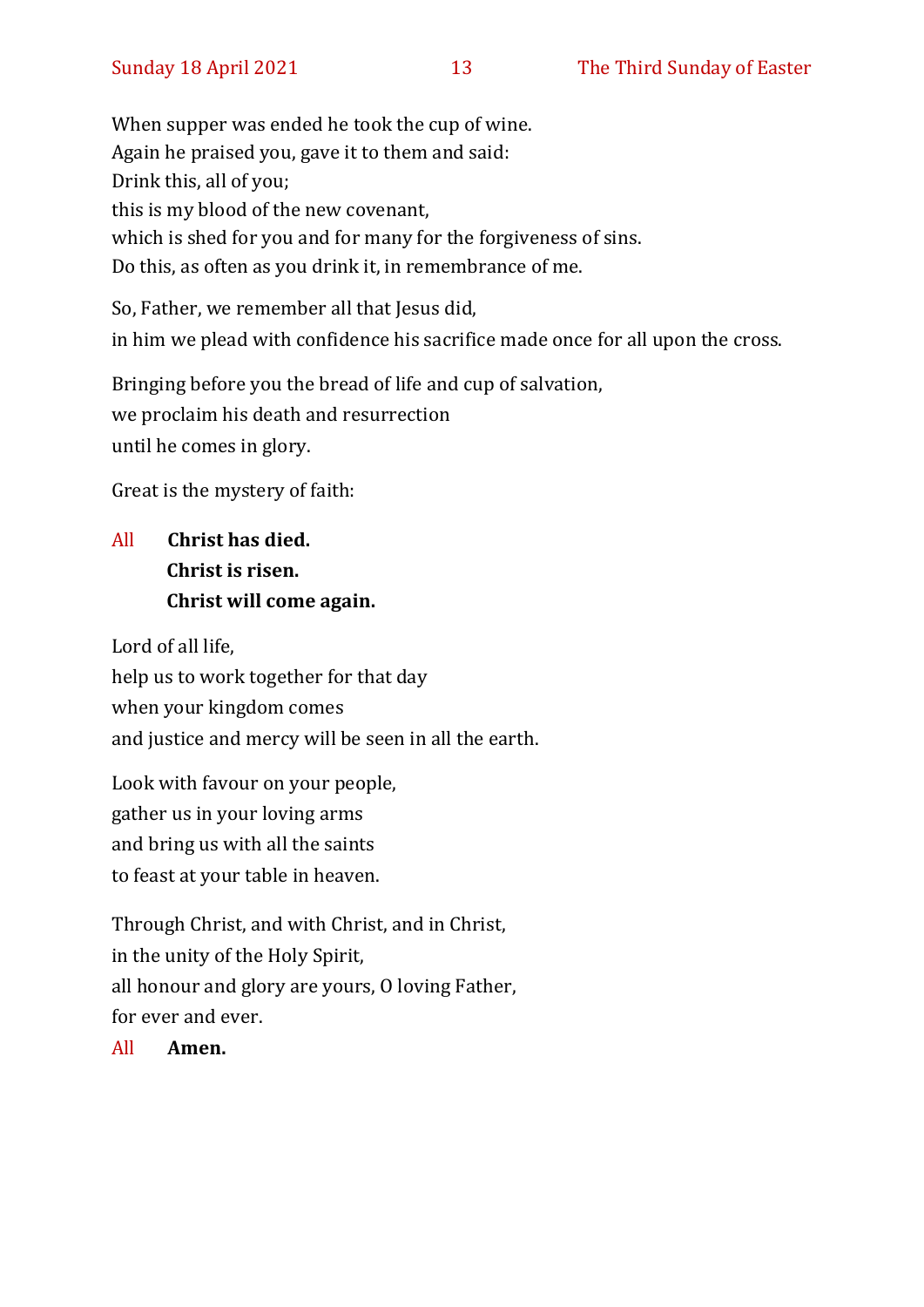#### The Lord's Prayer

As our Saviour taught us, so we pray

All **Our Father in heaven, hallowed be your name, your kingdom come, your will be done, on earth as in heaven. Give us today our daily bread. Forgive us our sins as we forgive those who sin against us. Lead us not into temptation but deliver us from evil. For the kingdom, the power,** 

**and the glory are yours now and for ever. Amen.**

#### Breaking of the Bread

We break this bread to share in the body of Christ.

- All **Though we are many, we are one body, because we all share in one bread.**
- All **Lamb of God,**

**you take away the sin of the world, have mercy on us.**

**Lamb of God, you take away the sin of the world, have mercy on us.**

**Lamb of God, you take away the sin of the world, grant us peace.**

Draw near with faith. Receive the body of our Lord Jesus Christ which he gave for you, and his blood which he shed for you. Eat and drink in remembrance that he died for you, and feed on him in your hearts by faith with thanksgiving.